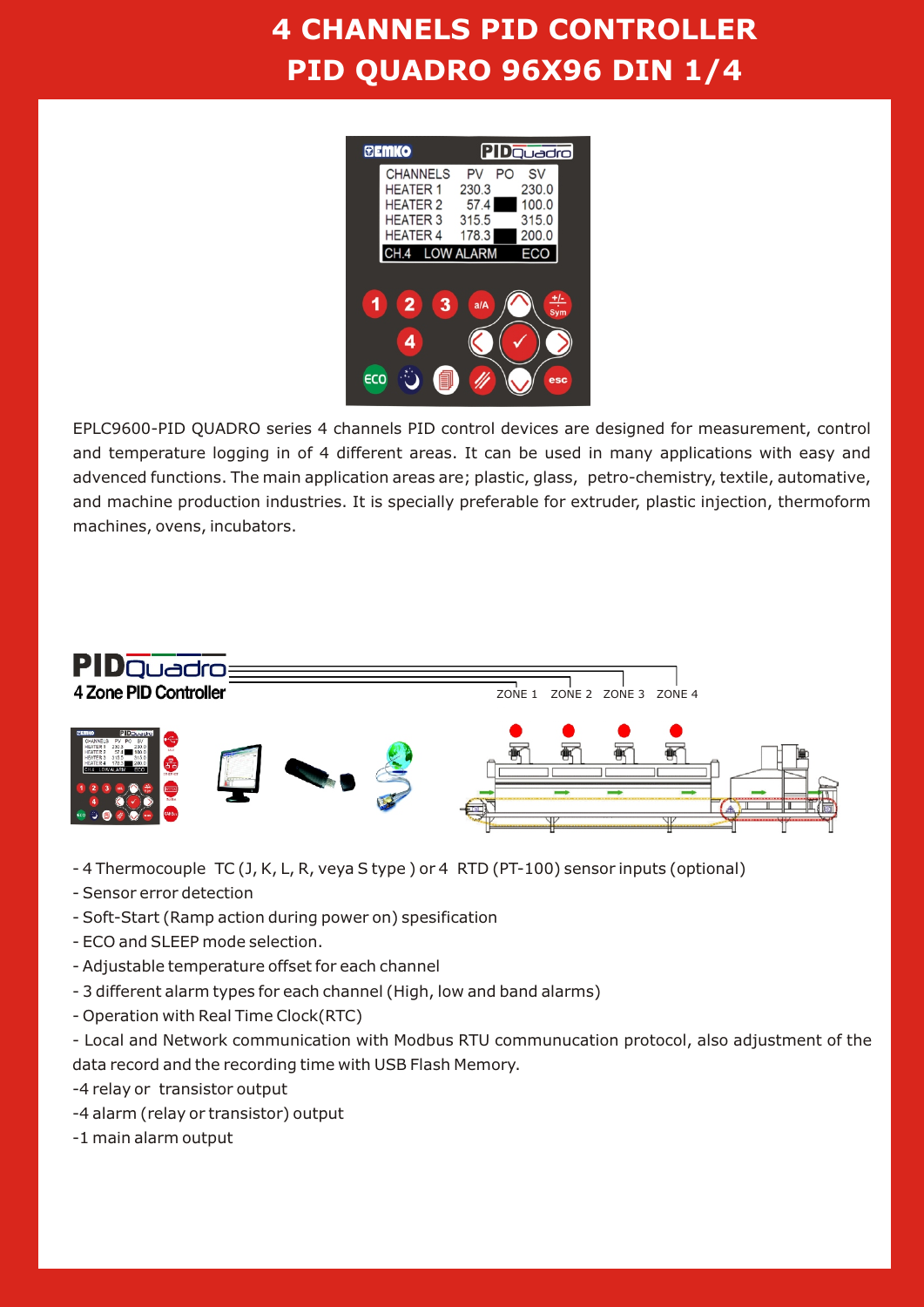## **SOME OF THE IMPORTANT FEATURES OF THE PID CONTROLLER**

| GEMKO                                                                                       | PIDQuadro                                                                                    |  |  |
|---------------------------------------------------------------------------------------------|----------------------------------------------------------------------------------------------|--|--|
| <b>CHANNELS</b><br><b>HEATER 1</b><br><b>HEATER 2</b><br><b>HEATER 3</b><br><b>HEATER 4</b> | PO<br><b>SV</b><br>PV<br>230.0<br>230.3<br>100.0<br>57.4<br>315.0<br>315.5<br>200.0<br>178.3 |  |  |
| CH.4                                                                                        | <b>LOW ALARM</b><br>ECO                                                                      |  |  |
| $\overline{2}$<br>3<br>1                                                                    | <u>+/-</u><br>a/A<br>Sym                                                                     |  |  |
| 4                                                                                           |                                                                                              |  |  |
| ECO                                                                                         | esc                                                                                          |  |  |



#### **ECO MODE :**



When the ECO MODE activated device keep stable the %output power considering ECO MODE %output parameter value. Mode Activation is selectable such automatic, manual or digital input. Automatic Mode : ECO MODE is activated automatically according to selected, date-time schedule and becomes deactivated at the end of periode.

Manual Mode : User press the ECO button on the device and decide to active or passive Digital Input : ECO MODE is activated when the digital input on and becomes deactivated when the digital input off.

#### **If heating PID is selected , ECO MODE PROCESS SET = Process set - ECO SET Diff.**

 **If cooling PID is selected , ECO MODE PROCESS SET = Process set + ECO SET Diff.**

**ECO :** If automatic mode active for the selected day, ECO MODE transition is made here. If parameter value

 $0 =$  Auto ECO MODE is disable for selected day of week

 $1 =$  Auto ECO MODE is enable for selected day of week

**MODE START HOUR :** If ECO MODE active for selected day of week, then auto ECO MODE starting hour is determined by this parameter.

**MODE START MINUTE :** If ECO MODE active for selected day of week, then auto ECO MODE starting minute is determined by this parameter.

**TIME:** If ECO MODE active for selected day of week, then auto ECO MODE activating time value is determined by this parameter.

**NOTE :** While the device in SLEEP MODE, ECO MOD can not be activated.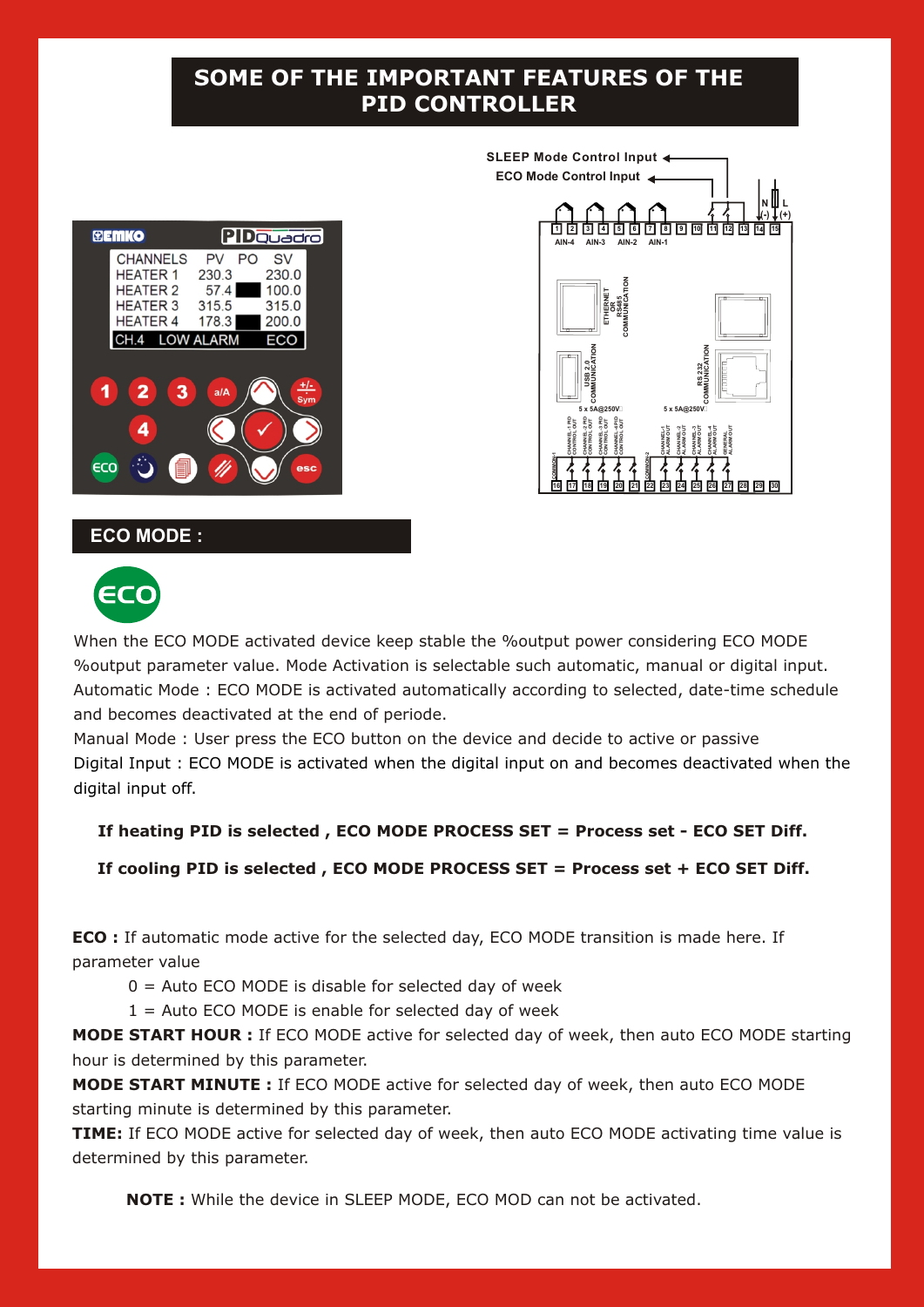### **SLEEP MODE :**



SLEEP MODE : Device to be closed for a specified period by the user. Automatic mode, manual mode, or digital input can be selected.

Automatic Mode : SLEEP MODE is activated automatically according to selected, date-time schedule and becomes deactivated at the end of periode.

Manual Mode : User press the SLEEP button on the device and decide to active or passive

Digital Input : SLEEP MODE is activated when the digital input on and becomes deactivated when the digital input off.

**SLEEP :** If automatic mode active for the selected day, SLEEP MODE transition is made here. If parameter value.

 $0 =$  Auto ECO MODE is disable for selected day of week

 $1 =$  Auto ECO MODE is enable for selected day of week

**MODE START HOUR :** If SLEEP MODE is active for selected day of week, than auto Sleep Mode starting hour is determined by this parameter.

**MODE START MINUTE :** If SLEEP MODE is active for selected day of week, than auto Sleep Mode starting minute is determined by this parameter.

**TIME:**If SLEEP MODE active for selected day of week, then auto SLEEP MODE activating time value is

**NOTE:** While the device in normal mode or ECO Mode, SLEEP MODE can be activated.

#### **SENSOR BREAK PROTECTION**

In case of failure, device show (---) error message on the display and it gives the output until the %output power. it warns the user by signaling.

**Sbou :** The sensor has been lost output value. Device may takes a value between 0% and 100%. Device gives output previously entered by the user until is the %output power While will be any problem of the sensor connection and it continues until the new sensor is connected. So it protects the product in to the system.

#### **SOFT - START**

If SOFT-START is activated using a described time (SOFT-START time),when the system power on device gives proportional %output beginning from ambient degree till reaching to process set. Reaching time is a linear schedule and soft start is deactivated at the end of this time period. So the device protects raw material in the progress and the system such drivers, invertors are protected against overload also using less power consumption.

#### **ALARM TYPES**

There are 3 different alarms on the device that can be selected for each channel.If any channel value comes to the alarm level, alarm will be actived. High alarm, Low alarm and Deviation Band Alarm is available.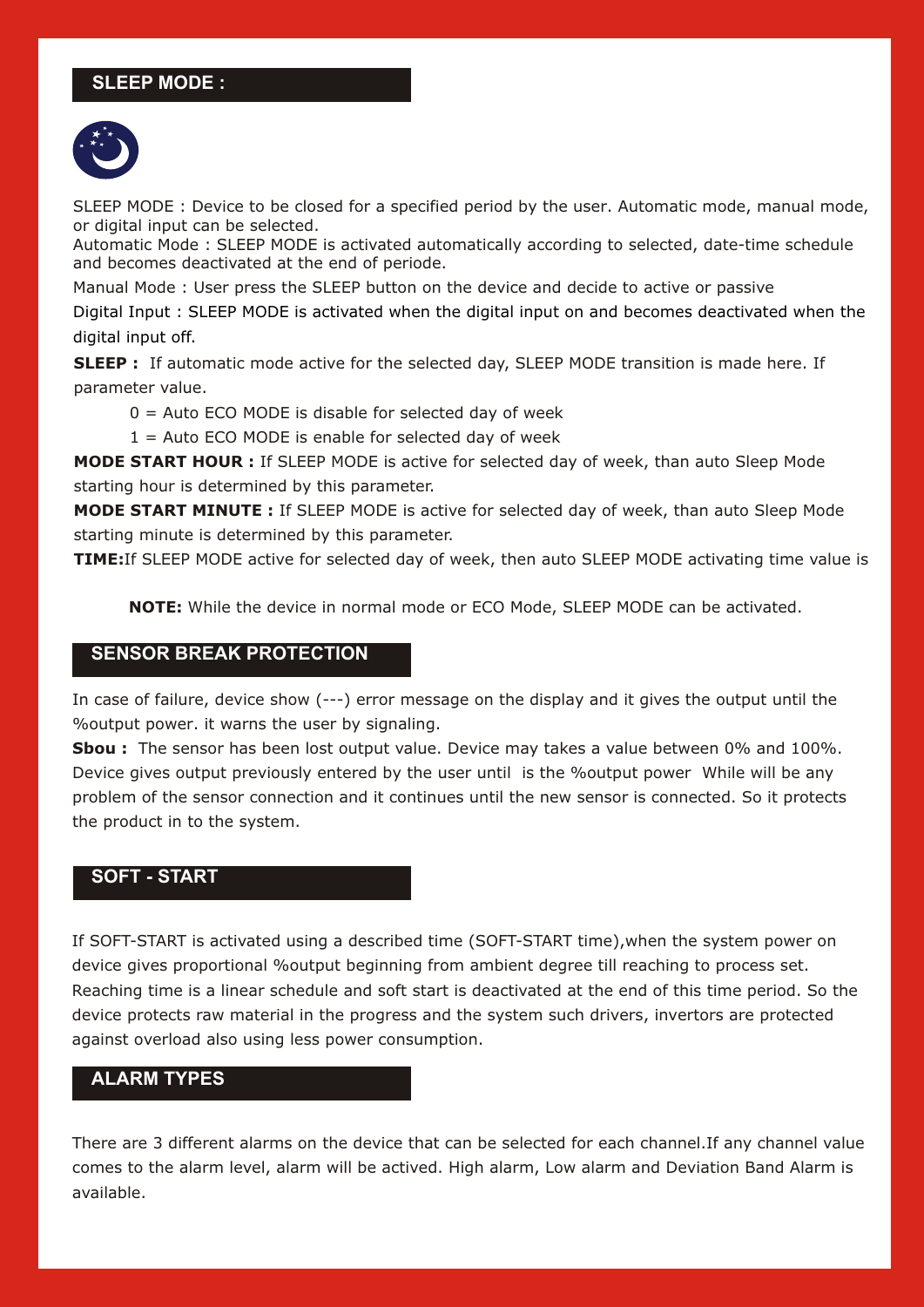

#### **Process Set - Alarm Set <= Process Set <= Process Set + Alarm Set**

**NOTE :** If HYS value is "0" deviation band alarm control algorithmis Proses Set - Alarm Set and Proses Set + Alarm Set.

#### UNLIMITED COMMUNICATION WITH MODBUS RTU and USB DATA STORAGE



The user can establish local and ethernet communication between the device and the PC with MODBUS RTU.User can connect to the device by remote access from the another city or another country and observ change all parameters. USB memory stick has a data storage for the process value / time / file name. Data logs can be saved with different files, unit add the saving time on each new line.